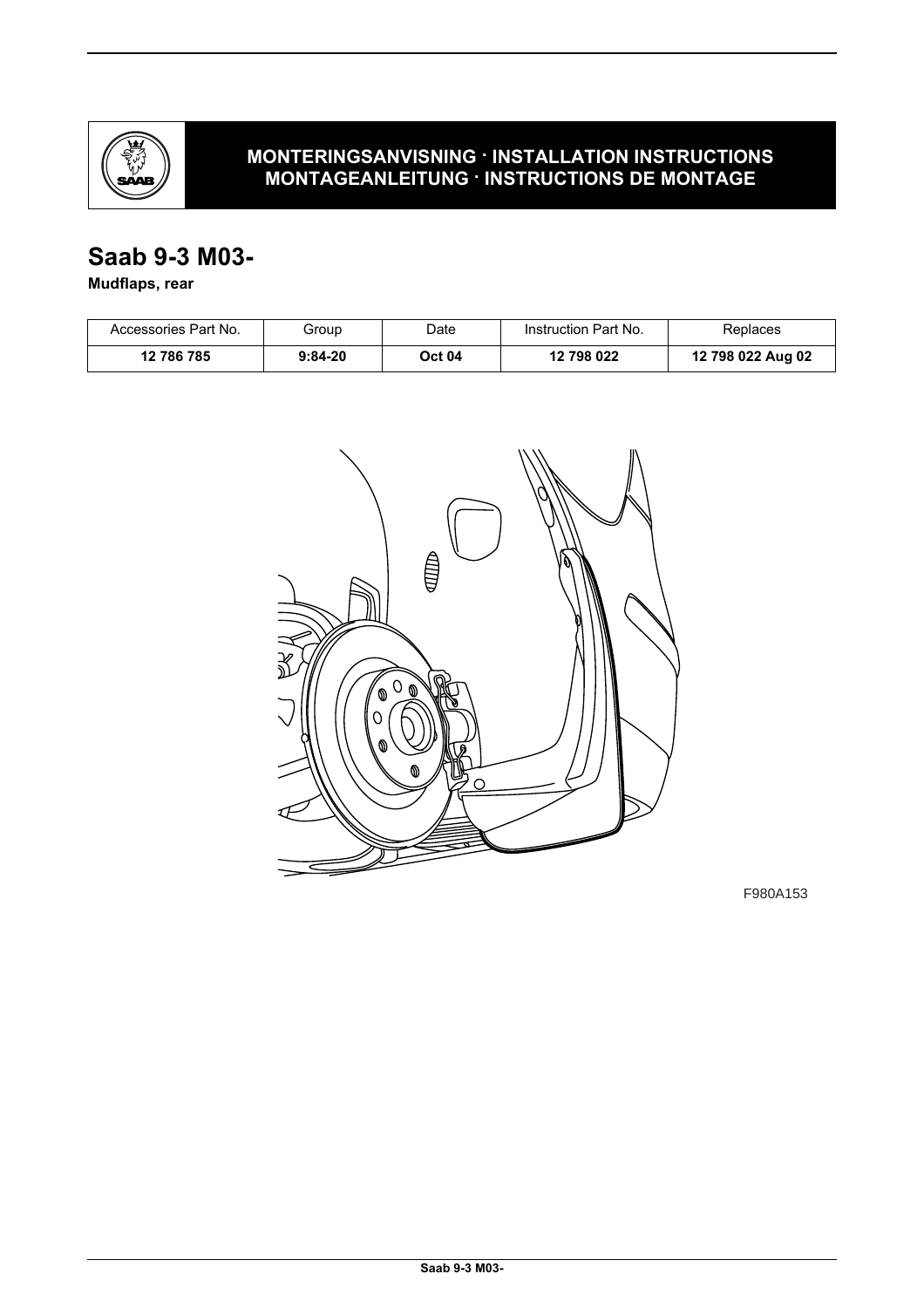

- 1 Mudflap L
- 2 Mudflap R
- 3 Screw (x8)
- 4 Clip nut (x4)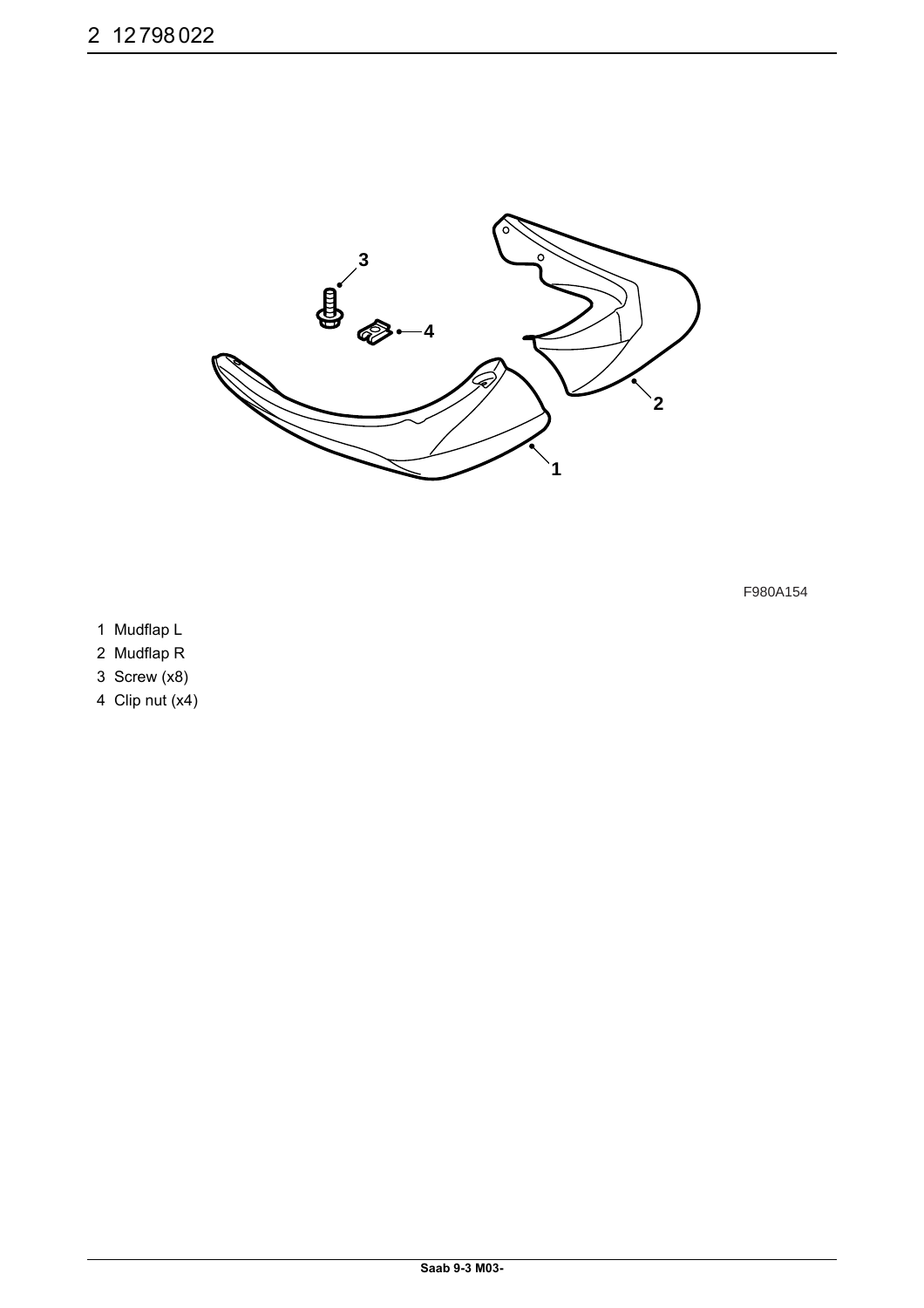

- 1 Raise the car.
- 2 Remove both rear wheels.
- 3 **Left-hand side:** Remove the bolt mounted underneath and the lower edge of the wheel housing.
- 4 **Left-hand side:** Fit the mudflap against the wing liner. Use the mudflap as a drilling template.

## **Important**

Do not apply pressure as that could damage the wing liner.

5 **Left-hand side:** Use a 6 mm bit to drill 2 holes to match the holes in the mudflap and then put the mudflap aside.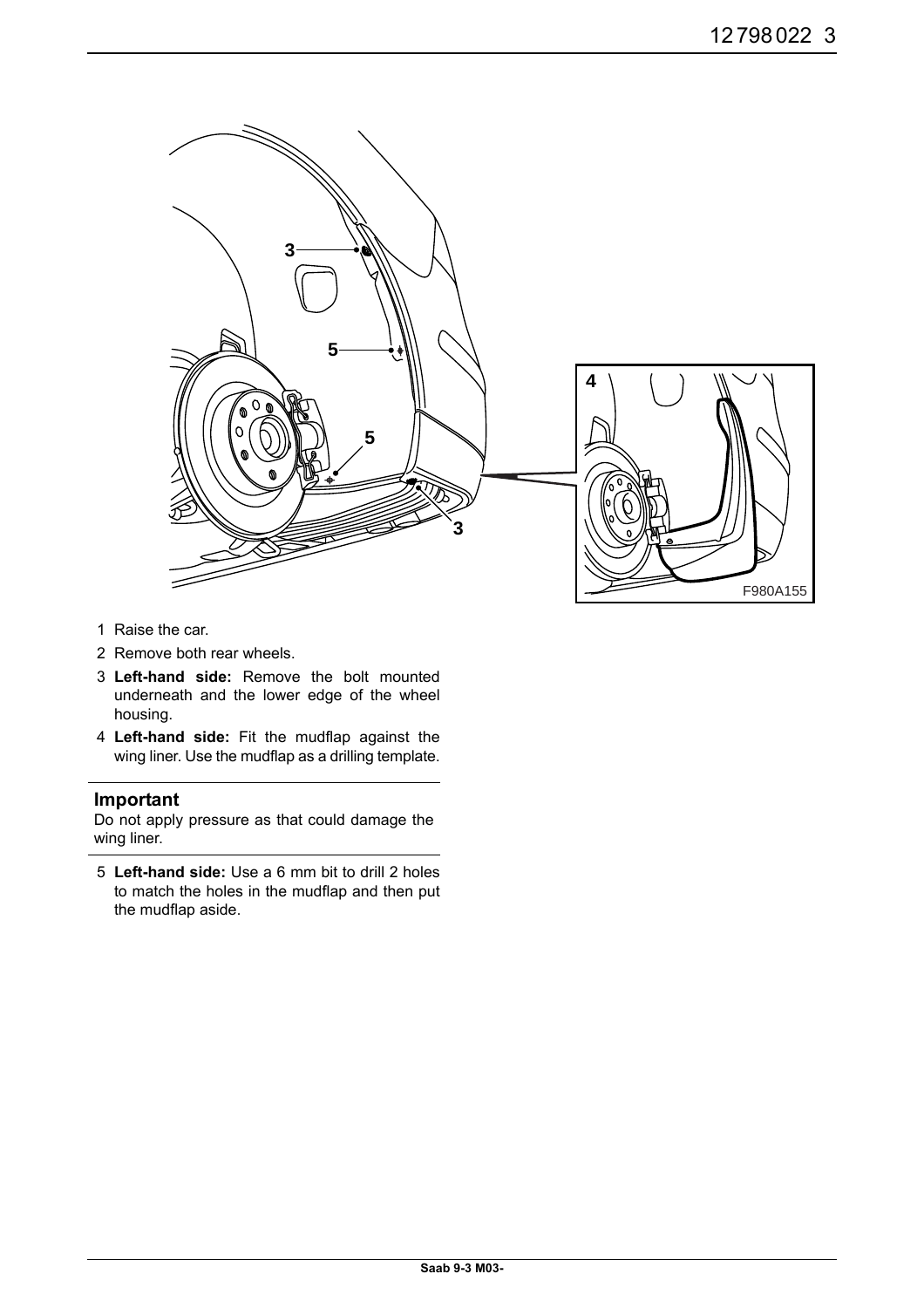

- 6 **Left-hand side:** Use a knife to make a groove from underneath where the lower clip nut shall be fitted (the location is illustrated looking from the back of the wing liner).
- 7 **Left-hand side:** Carefully prise out the wing liner and fit the clip nuts.
- 8 **Left-hand side:** Refit the wing liner.
- 9 **Left-hand side:** Fit the mudflap. Check the fit against the bumper and adjust as necessary.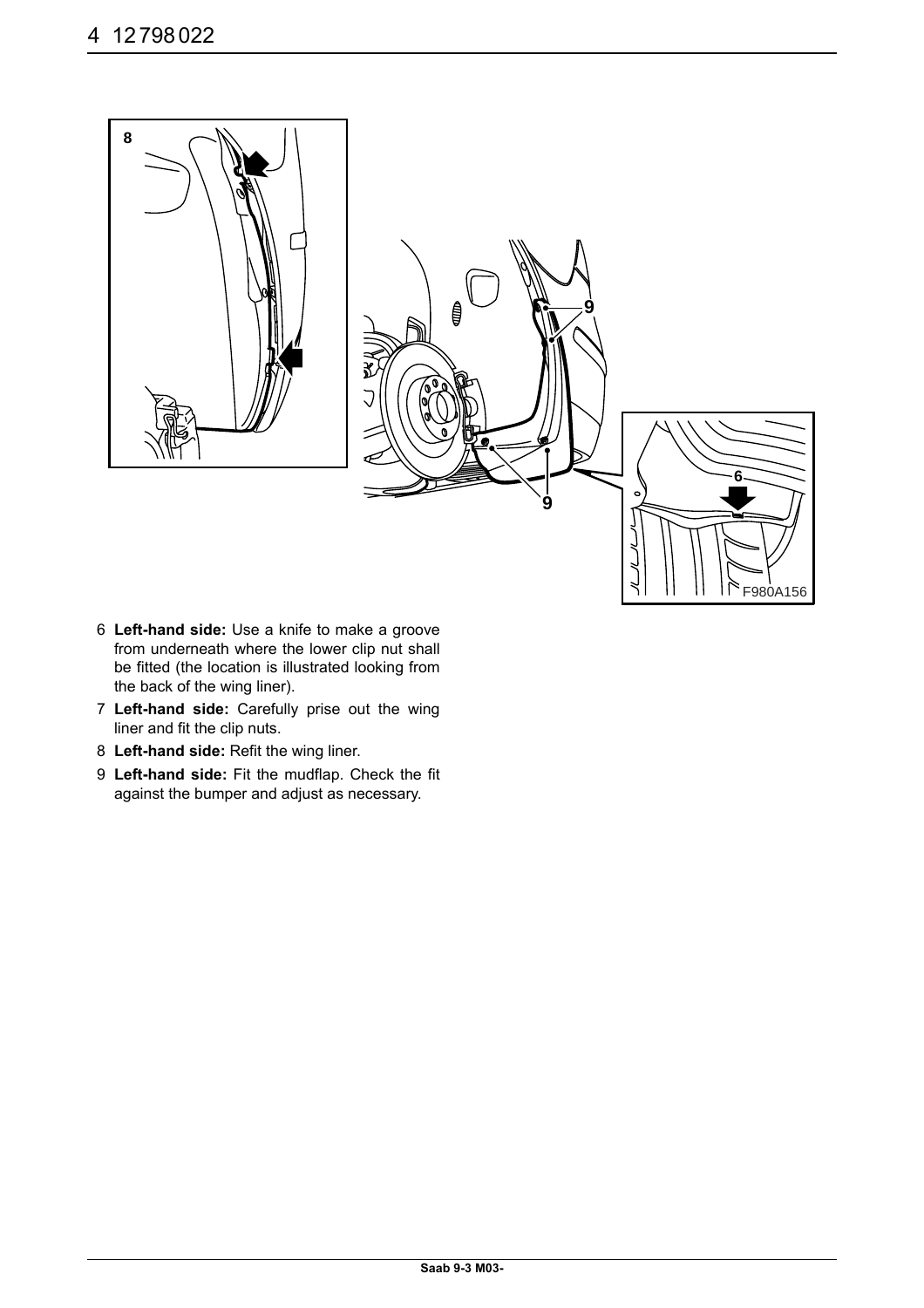

#### 10 **Right-hand side:**

- a **All:** Remove the screw which is fitted underneath and the screw in the rear edge of the wing liner.
- b **Cars with air shield:** Remove the screw which is fitted in the lower edge of the wheel housing.
- 11 **Right-hand side:** Fit the mudflap against the wing liner. Use the mudflap as a drilling template.

#### **Important**

Do not apply pressure as that could damage the wing liner.

12 **Right-hand side:** Use a 6 mm bit to drill holes to match the holes in the mudflap and then put the mudflap aside.

#### 13 **Right-hand side:**

- a **All:** Carefully prise out the wing liner and fit the clip nut.
- b **Cars without air shield:** Use a knife to make a groove from underneath where the lower clip nut shall be fitted.
- c **Cars without air shield:** Fit the clip nut.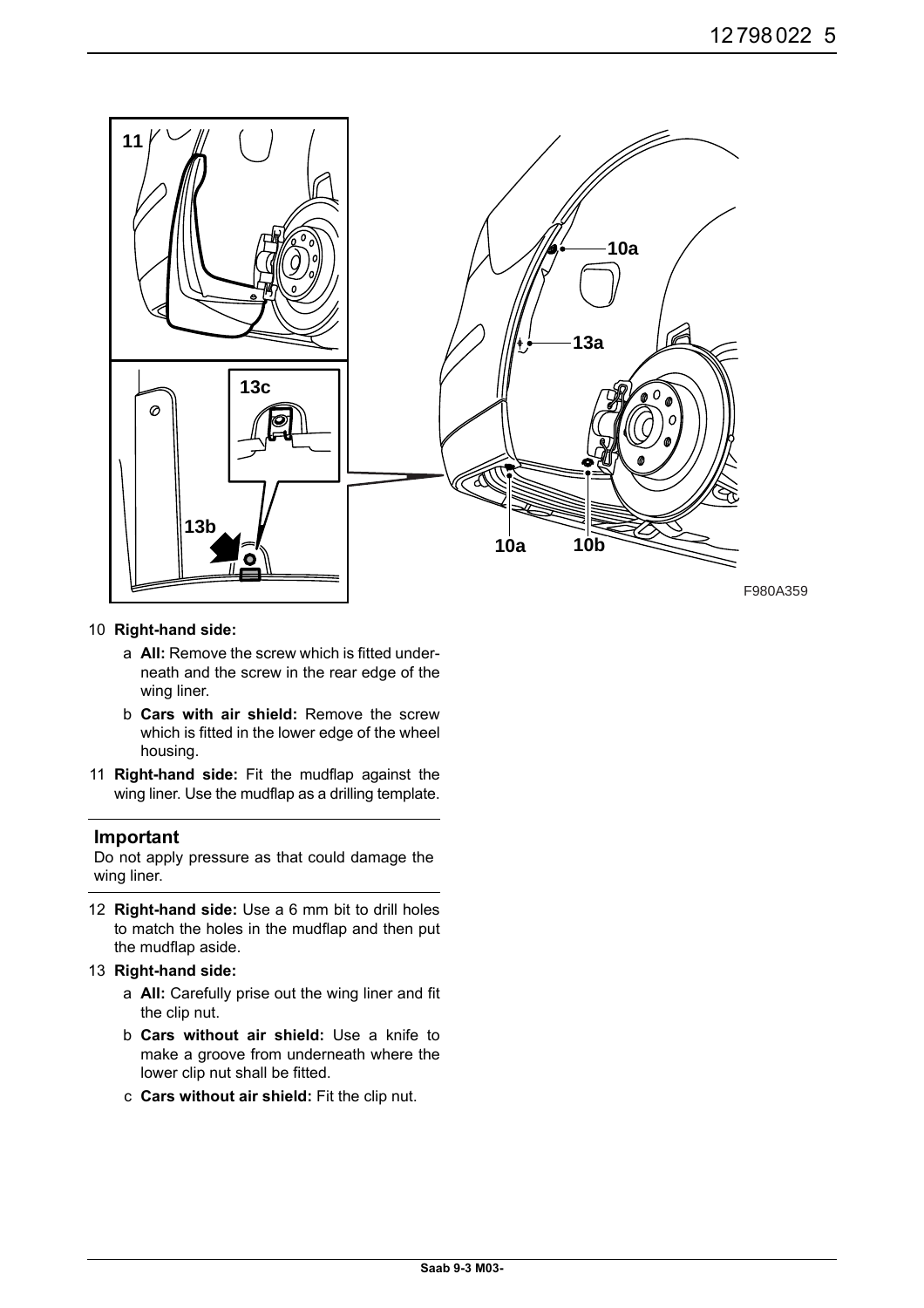



- 14 **Right-hand side:** Refit the wing liner.
- 15 **Right-hand side:** Fit the mudflap. Check the fit against the bumper and adjust as necessary.